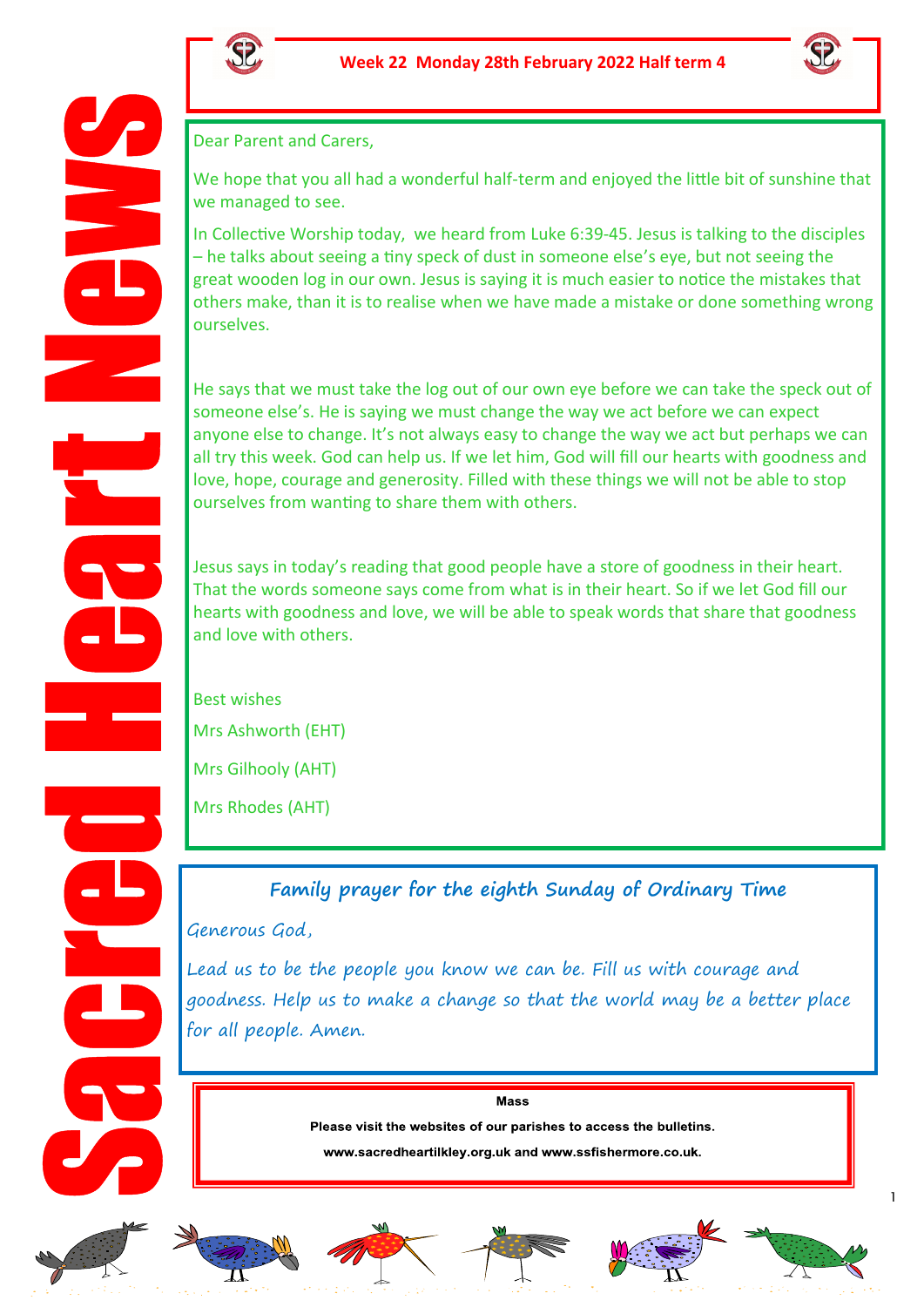This is our second week of celebrating the virtue '**Love'**

I show my love for God through my loving concern for everyone especially those in need of my help.

I treat others with the respect and kindness that I would want for myself.

**"This is my commandment, that you love one another as I have loved you." (John 15:9 )**



COVID

There is no longer a requirement to wear masks around school.

Please see the last page of this newsletter, which shows the latest Government guidance on self- isolation.

As always, guidance can quickly change and we will keep you updated as we receive further information.



Well done everyone!





## **Carnival Craft Day**

**Following the Carnival Committee's first meeting, we have organised a carnival craft day.**

**We are looking for lots of volunteers to help make the Committee's amazing ideas a reality.**

**If you can spare an hour or two please drop into school on Saturday 12th March anytime between 11 am and 4pm.**

**We hope you can help.** 

# **WORLD BOOK DAY®**

Changing lives through a love of books and shared reading.

This Thursday, we will celebrate World Book Day. Children and staff are invited to come to school dressed as a character from their favourite book.

Each class has decorated its door to reflect the book/books they are focussing on this week. Our English lessons, will relate to the class book/ author and there will be lots of opportunities for the children to show their love of books and reading.

Keep your eyes peeled for more information and pictures on our Facebook page and website!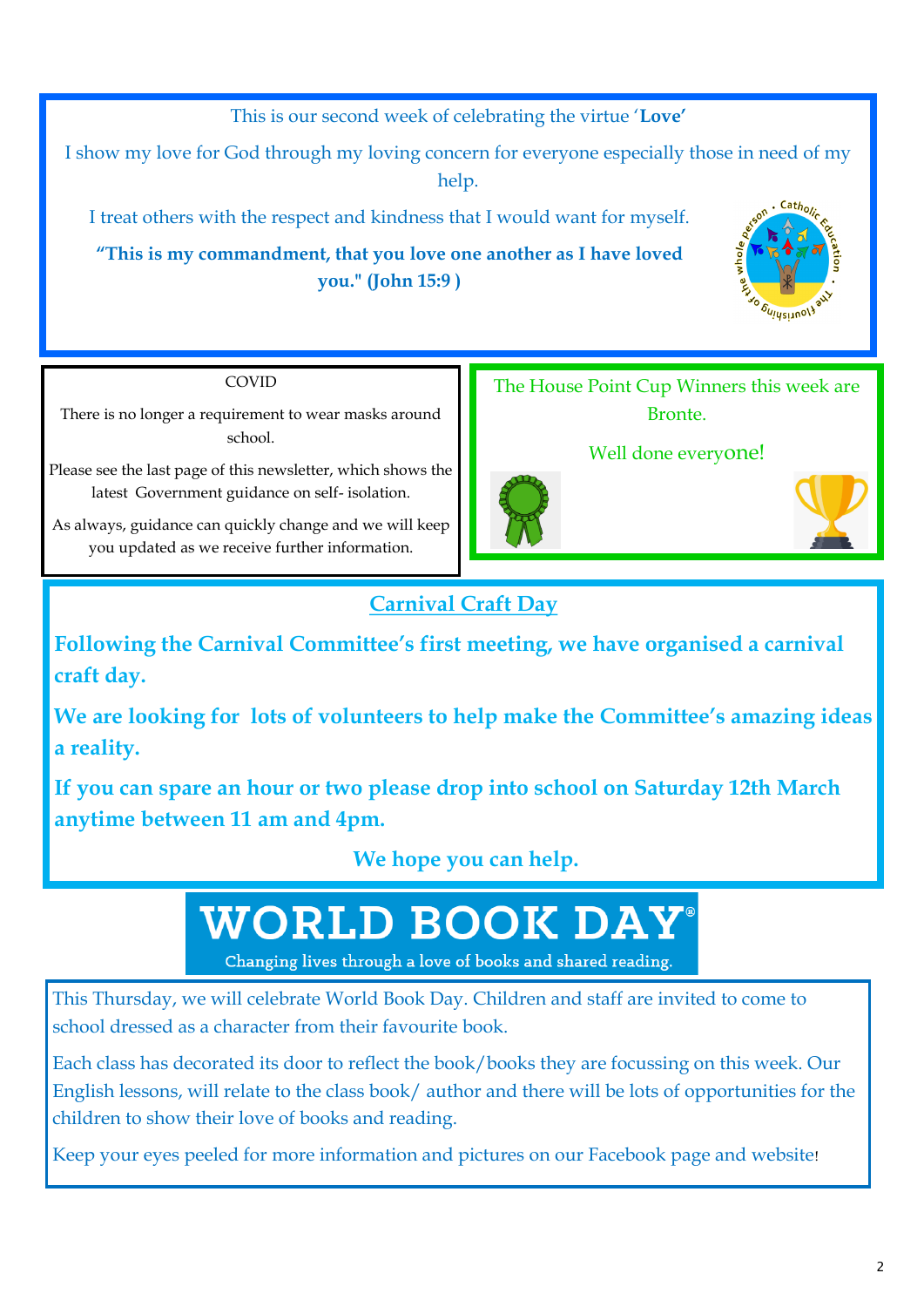#### LENT 2022

Collective Worship– For the next five weeks our Collective Worship on Tuesday, Thursday and Fridays will focus on the Stations of the Cross.

Lenten Charity– We will be supporting the Good Shepherd Appeal this year, raising much needed funds for Catholic Care. Each child will receive a mosaic cross for colouring and we are suggesting a £1 donation to take part. Once completed your child's name will be entered into a class draw to win an Easter egg.

**Please can £1 donations be brought to school on Tuesday 8th March**

#### **Ash Wednesday 2nd March 2022**

On Ash Wednesday, the six-week journey of Lent begins, where we are called to a deeper commitment to prayer, fasting and giving so that we are renewed ready to receive new life at Easter. The children will take part in a guided meditation, where they will imagine they are gardeners that need to tend, prune and feed their hearts in order to be ready for new life to blossom. Our Collective Worship will end with us making our personal commitments and promises for Lent.

**Eighth Sunday of Ordinary Time- Upcoming events this week:** 

**Monday– Collective Worship; Y 1/2 PE; Year 5 swimming and PE; whole school lego club**

**Tuesday– Reception PE; Y6 PE; Y1-6 Dance/ Drama club 3.15-4.30pm.** 

**Wednesday– Y 1/2 PE; Y2/3 PE; Boy's football 3:45– 4:30pm; Girls' football 4:30-5:15pm; whole school arts and crafts club 3:15pm.** 

**Thursday– Brass lessons from 10:30am. Woodwind lessons from 11.55am; Year 3/4 PE; World Book Day; Reception-Year 3 Multi-sports club 3:15pm**

**Friday– Reception PE; Yr 2-6 football club 3:15pm**

**Upcoming events for Half Term 4**

- **Monday 28th February– School opens 8:45am**
- **Wednesday 2nd March– Ash Wednesday, Whole School Collective Worship**
- **Thursday 3rd March– World Book Day. Children to come dressed as their favourite book character**
- **Saturday 5th March– Cross country, All Saint's at Ilkley Pool**
- **Tuesday 8th March– £1 donations for Good Shepherd Appeal 2022**
- **Thursday 10th March– Reception eye tests**
- **Friday 11th March– Reception class trip to Nell Bank**
- **Saturday 12th March– Carnival Craft Day in school, 11am-4pm**
- **Thursday 17th March– Year 1/2 Nell Bank visit**
- **Saturday 19th March– Cross Country, Nell Bank Relays for any child in KS2**